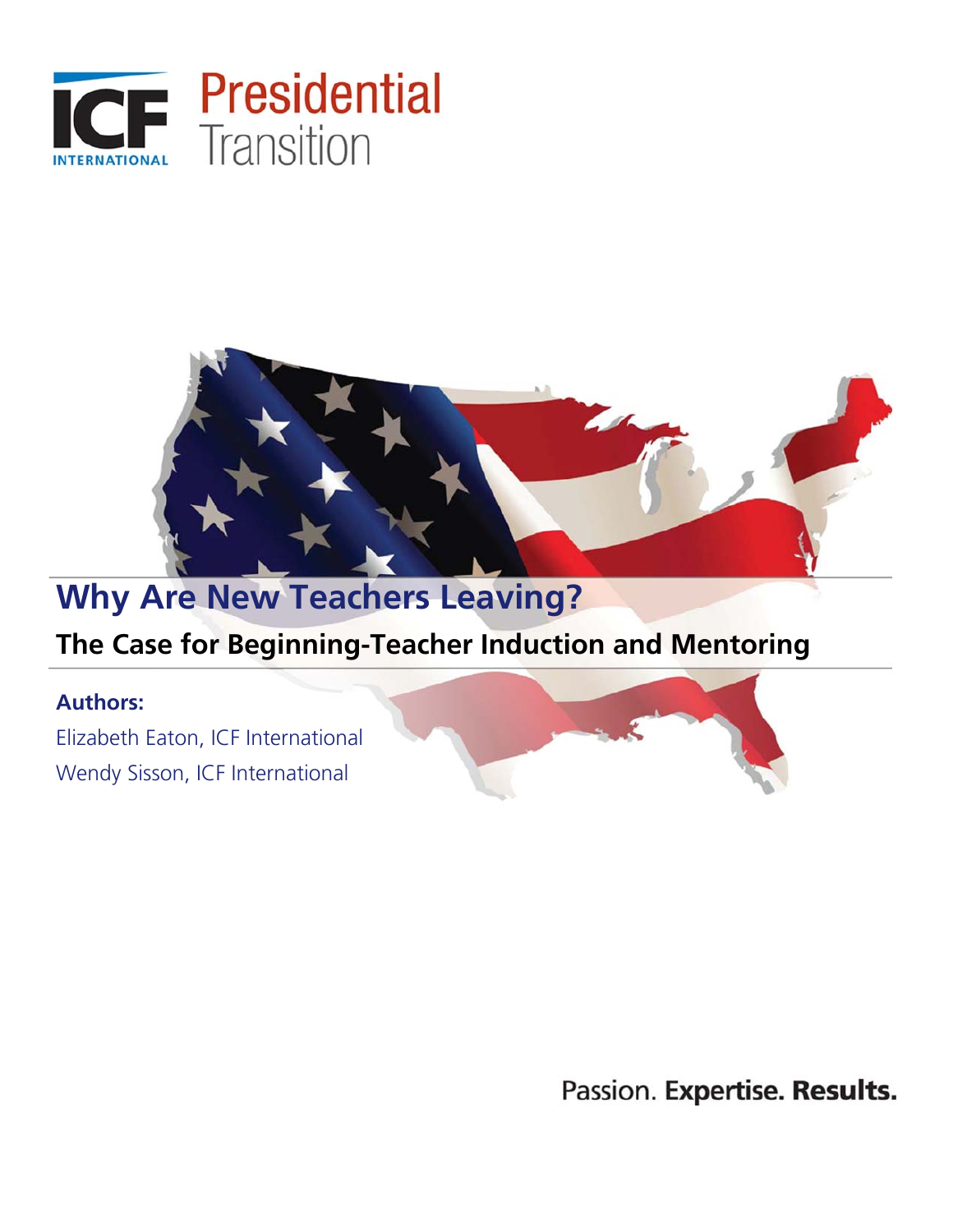

Passion. Expertise. Results.

# **The Challenge**

The first year of teaching is a "make or break" time. The transition into the teaching profession can be a challenging experience for the beginning teacher. Approximately 30 percent of all beginning teachers either move to a different school or leave teaching at the end of their first year.<sup>i</sup> The U.S. Department of Education<sup>ii</sup> reported that nine percent of new teachers may not even make it to the end of their first year, while current research<sup>iii</sup> finds that up to 50 percent of new teachers leave the profession within five years of entering the classroom.

Teacher turnover is evident throughout the profession, not only among beginning teachers. Sixteen percent of public school teachers around the country are leaving their classrooms, either moving to a different school or leaving the teaching workforce altogether. According to the U.S. Department of Education's Teacher Follow-up Survey, of the more than three million public school teachers in the profession during the 2003–04 school year, 84 percent remained at the same school ("stayers"), eight percent moved to a different school ("movers"), and another eight percent left the profession at the beginning of the next school year.<sup>iv</sup>

But why are new teachers leaving? Educators have long suspected a link between high beginning-teacher attrition rates and the teacher shortages affecting our nation's schools. Teacher shortages vary by state and are often found in subject areas like math and science, but also in specialty areas like special education and English as a Second Language.<sup>vi</sup> Research suggests these shortages are due in part because too few new teachers are joining the workforce, but also due to the fact that teachers are leaving the profession.<sup>vii</sup>

Providing professional development and support to beginning teachers is cited as critical to their retention in the teaching workforce.<sup>viii</sup> In a study of Texas teachers, researchers found that beginning teachers left the field because they did not receive the supports they desperately needed.<sup>ix</sup> Furthermore, increasingly high numbers of wellqualified teachers are leaving teaching for other pursuits. Research suggests that these well-qualified teaching recruits are often the first to leave,<sup>x</sup> and approximately one-third of them leave the profession within five years.<sup>xi</sup>

# **Beginning Teacher Induction and Mentoring**

The rates of beginning-teacher turnover reinforce the need to address the issues faced by the beginning teacher. Beginning-teacher induction programs have increased in an effort to provide support and to beginning teachers to remain in teaching. Induction programs, which often include a mentoring component, are designed to ease the beginning teacher's transition, while also providing professional development opportunities to build knowledge and enhance skills. Further, a growing body of evidence suggests that beginning-teacher induction programs can positively affect teacher quality, students' academic outcomes, and school costs.<sup>xii</sup> However, diversity in the implementation of mentoring and induction programs, combined with a lack of rigorous research on program effectiveness, make it difficult for researchers to truly determine the impact of induction and mentoring.<sup>xiii</sup>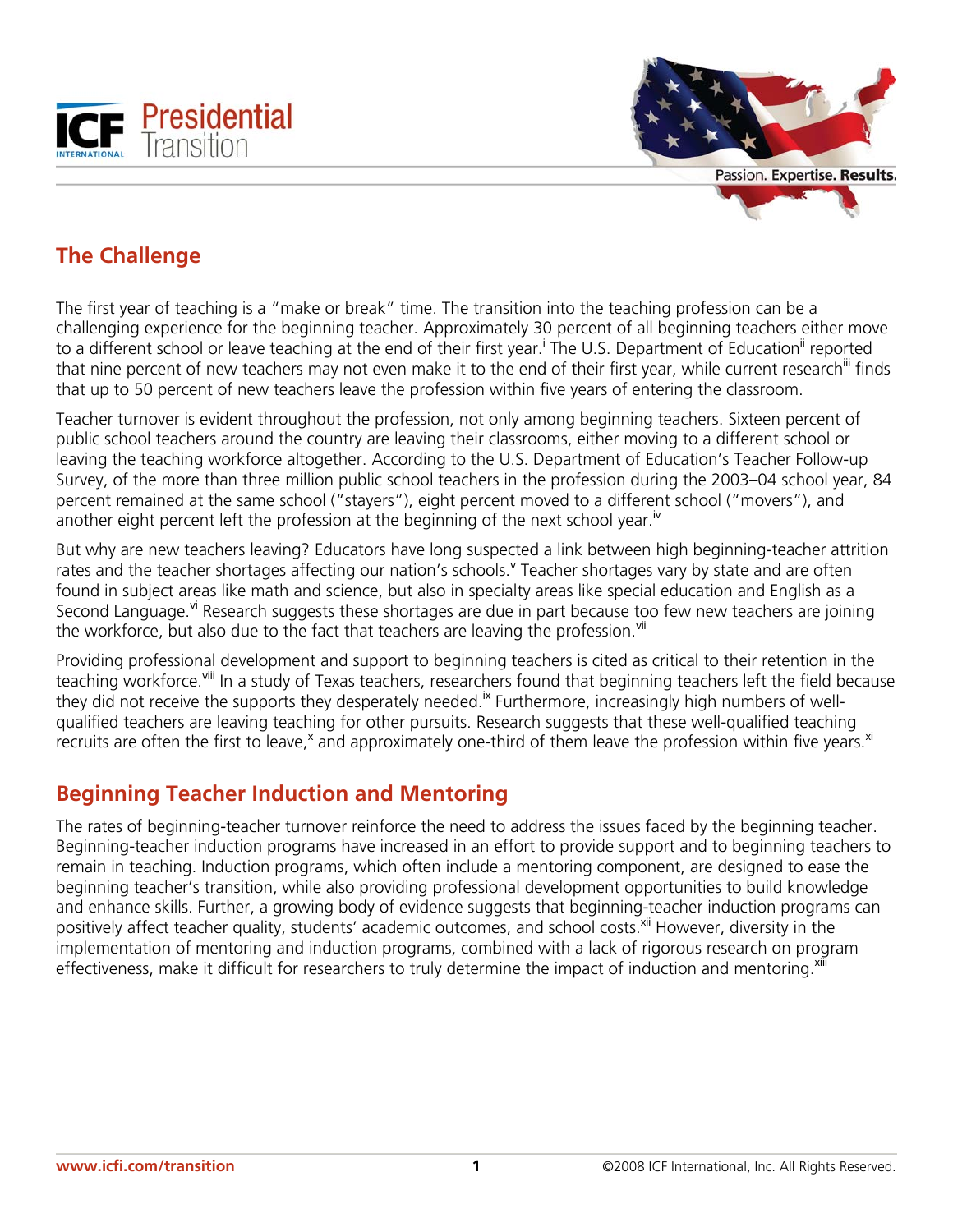



#### **What are some of the current mentoring and induction programs?**

Mentoring induction programs, or programs that utilize mentoring as the primary method of induction, vary based on their goals, whether it be reduction in the costs of attrition or enhanced professional growth. Some programs are designed to acclimate beginning teachers to the school environment, while others are geared toward supplementing the novice teacher's education with strategies and insights gained from years of teaching experience. Still other programs emphasize social and emotional support for the beginning teacher, with the mentor teacher serving as confidant and guide to the local school system.<sup>xiv</sup>

ICF International recently conducted an evaluation of the **Texas Education Agency's Beginning-Teacher Induction and Mentoring (BTIM) grant program**. The overall goals of the BTIM program are to: (a) increase beginning- teacher retention, (b) improve beginning-teacher performance, and (c) improve overall student achievement. The evaluation investigated the effectiveness of the BTIM program on teacher retention and student achievement, and also highlighted areas for program enhancement. Findings indicate that the BTIM program appears to have positive influence on teacher retention at the end of the first year of the program.

#### **Voices from the Field**

Case studies with Texas school districts participating in the Beginning Teacher Induction and Mentoring (BTIM) program yielded the following recommendations for program improvement:

- Reduce paperwork.
- Start the program earlier in the year.
- Have a lead mentor or facilitator at each school.
- Hold trainings that mentors and beginning teachers attend together.
- Distribute a structured timeline for completing milestones and submitting paperwork.
- Increase the amount of support provided by district and school administrators.

# **Action Plan**

This paper proposes four action steps for beginning-teacher induction and mentoring programs with the potential to not only keep teachers in the classroom, but also increase student achievement and reduce school costs. These steps are based on ICF's work and interaction with the field. The steps are designed to create immediate improvement for existing programs, offer suggestions for new program development, and point to the needed direction for future research.

1. **Create a school culture and community that supports the new teacher mentoring and induction program.** A successful mentoring program is not a one-time or short-term effort; it must be a sustained, purposeful activity that requires buy-in from teachers, mentors, school leaders, and the entire school community. Strategies for creating a supportive school environment include:

**Implementing and fully communicating program policies and procedures.** The full development and implementation of policies and procedures are critical to establishing a shared understanding of the program's participant responsibilities, available opportunities, and benefits. ICF's work with BTIM grantees indicated a substantial portion either had not developed or had only partially developed program policies or materials such as handbooks. Open and consistent communication among all program participants (e.g.,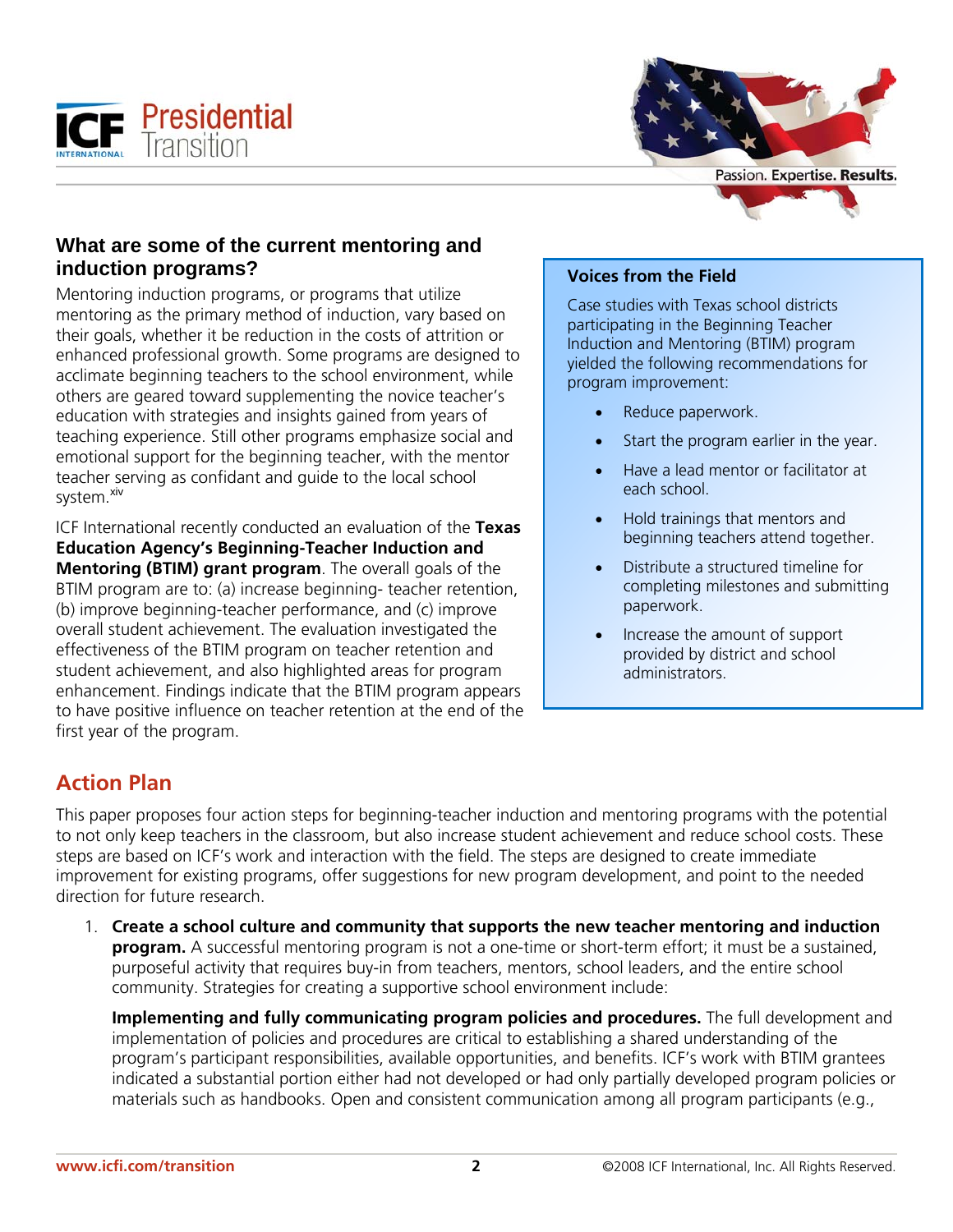



Passion. Expertise. Results.

administrators, mentors, and beginning teachers) is inherently related to successful implementation. A central feature of this communication (through mechanisms such as learning communities and listservs) should be program responsibilities, opportunities, and benefits. An open line of communication will provide an additional key benefit, as a means for administrators to identify program strengths and weaknesses.

- **Obtaining full participation in training by program administrators.** Generally, training is a key element to understanding a beginning teacher mentoring and induction program, obtaining commitment, and instituting effective implementation. ICF's evaluation of the BTIM program indicated that training was viewed favorably by administrators, mentors, and beginning teachers. However, a substantial portion of BTIM program administrators did not receive this training. School and program administrators should participate in training to help alleviate issues related to policy development, implementation, and communication to mentors and beginning teachers. The ICF team suggests encouraging program participation among all stakeholder groups through a combined training involving administrators, mentors, and beginning teachers. This option could serve to facilitate a shared understanding of the program and facilitate communication among all groups.
- **Monitoring the consistency and nature of mentor-beginning teacher interactions.** School administrators should monitor mentor-beginning teacher interactions to determine the level and type of contact between mentors and beginning teachers on their schools. For instance, as the school year progresses, face-to-face meetings may be supplemented by e-mail exchanges or other informal communication. Additionally, administrators should monitor whether the content of mentor-beginning teacher interaction evolves over time. Much of the interaction between mentors and beginning teachers likely focuses on classroom management and instructional techniques, particularly in the early portion of the school year. As the beginning teachers become experienced, comfortable, and confident, the content of the mentor-beginning teacher relationship may need to evolve to ensure consistent and productive interaction.
- 2. **Utilize suggested elements of successful beginning teacher induction and mentoring programs.** The Alliance for Excellent Educationxv cites the components of a comprehensive mentoring program as including high-quality mentoring, common planning time and collaboration, ongoing professional development, participation in an external network of teachers, and standards-based evaluation. Beyond the program components, environmental and programmatic elements that enable a successful induction and mentoring program include: a perspective on induction that is multi-year and developmental; strong principals; high-quality providers of the induction program, including dedicated staff; additional support for new teachers with little preparation; incentives for novice and veteran teachers to participate; alignment among induction, classroom needs, and professional standards; cooperation with unions; and an adequate and stable source of funding and commitment to outcome evaluation.xvi

ICF's work in the field highlights two additional elements that can contribute to the success of a beginning teacher induction and mentoring program:

• **Use grade and subject as key matching criteria between mentors and beginning teachers.** The ICF evaluation of the BTIM program found that both mentors and beginning teachers felt mismatches in grade and department were barriers to developing an effective relationship.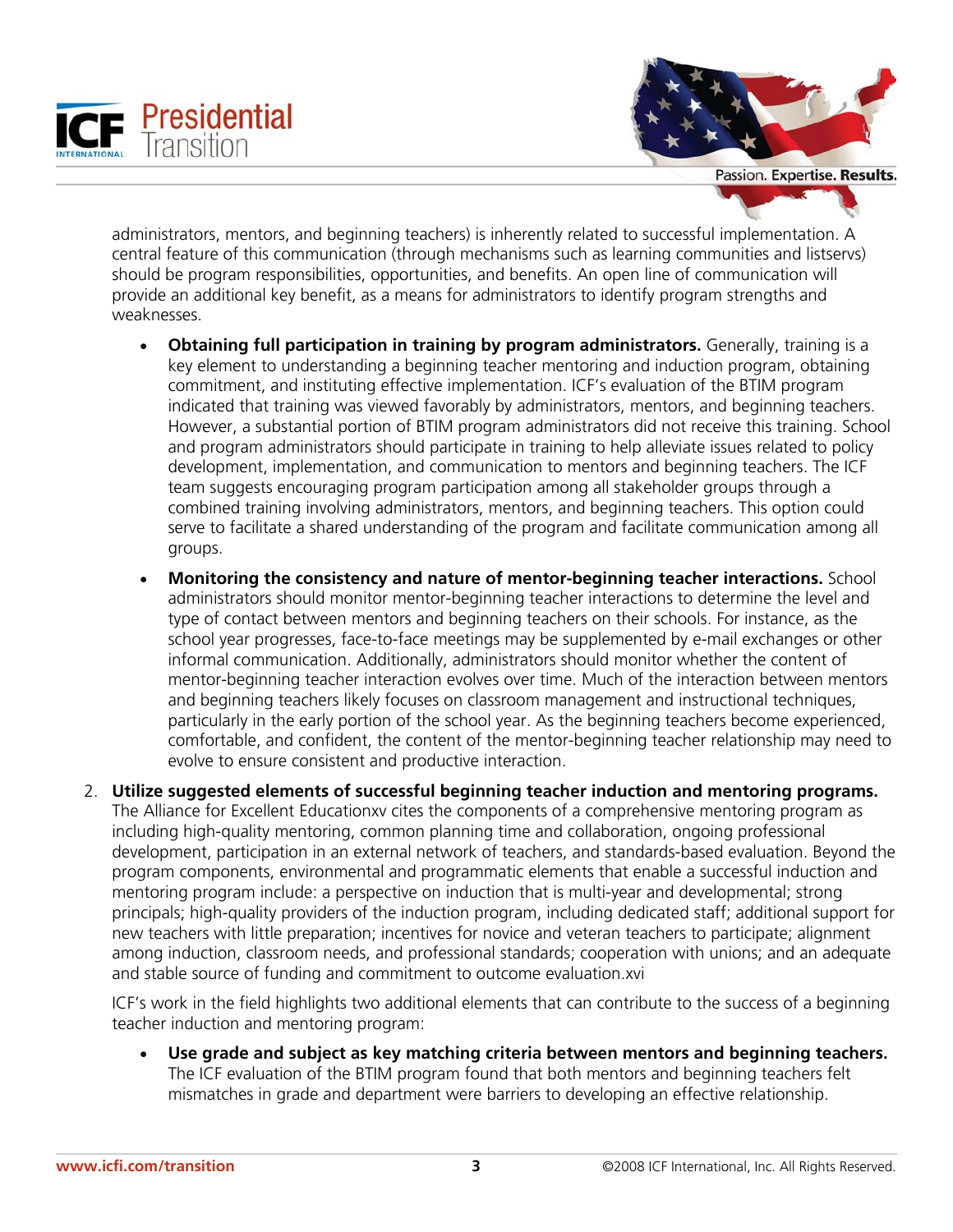



Research suggests that beginning teacher mentoring is most effective for new teachers when they are matched with a mentor who teaches the same grade and subject area.xvii Further, matching beginning teachers with mentors teaching the same subject area has been shown to significantly reduce the risk of new teacher attrition by approximately 30 percent.<sup>xviii</sup> Every effort should be made to match a beginning teacher with a mentor who teaches the same grade level and subject area.

- **Remove within school constraints and logistical barriers.** ICF's evaluation of the Texas Education Agency's Beginning Teacher Induction and Mentoring Program found that beginning teachers and mentors participating in the program felt physical distance between classrooms and limited time (planning and preparation) were barriers to establishing an effective relationship. Further, common planning time is one of the key components of a comprehensive mentoring program.<sup>xix</sup> Program administrators should be made fully aware that, provided teaching assignments or other school issues do not impede, eliminating barriers of these types will potentially yield substantial benefits in implementation.
- **3. Increase opportunities for national-sponsored induction and mentoring programs by using federal funds to support state-level programs.** Federal funding for beginning teacher induction and mentoring programs sends a message that beginning teachers need and deserve support during their transition into the classroom. During these tough economic times, school districts may not know how to financially provide this necessary assistance, or handle the high costs of teacher attrition. The administration should consider developing a beginning teacher induction and mentoring grant program that helps state and local education agencies support these new teachers.

The Alliance for Excellent Education estimates the cost of recruiting and training a new teacher is about 30 percent of the leaver's salary. Research suggests that induction pays off at \$1.37 for every \$1 invested.20

4. **Engage in outcome research to understand the effects of induction and mentoring, such as increased teacher retention or improved student outcomes.** Among controllable factors, nothing is more critical to student achievement than the delivery of high quality instruction. Although research on the impact of beginning teacher induction is positive, this research consists primarily of case studies, literature reviews and syntheses, and studies using quasi-experimental designs. Researchers caution against making definitive statements about these findings and suggest two issues hinder efforts to determine induction's impact, including: (a) the variety in the implementation of beginning teacher induction programs, and (b) the lack of rigorous outcome research on the effects of induction.<sup>xxi</sup> Since this is an issue that affects every classroom, school, and district, it is appropriate to invest in a longitudinal study, approximately three to five years, to truly understand the impact of induction and mentoring on beginning teachers and the students they serve.

This four-step Action Plan is only the beginning in a long discussion around beginning teacher induction and overall teacher quality. The financial crisis faced by many schools and districts underscores a need to invest in the future of new teachers. Teacher induction and mentoring programs offer one strategy for providing beginning teachers across the nation with the tools and support they need to succeed.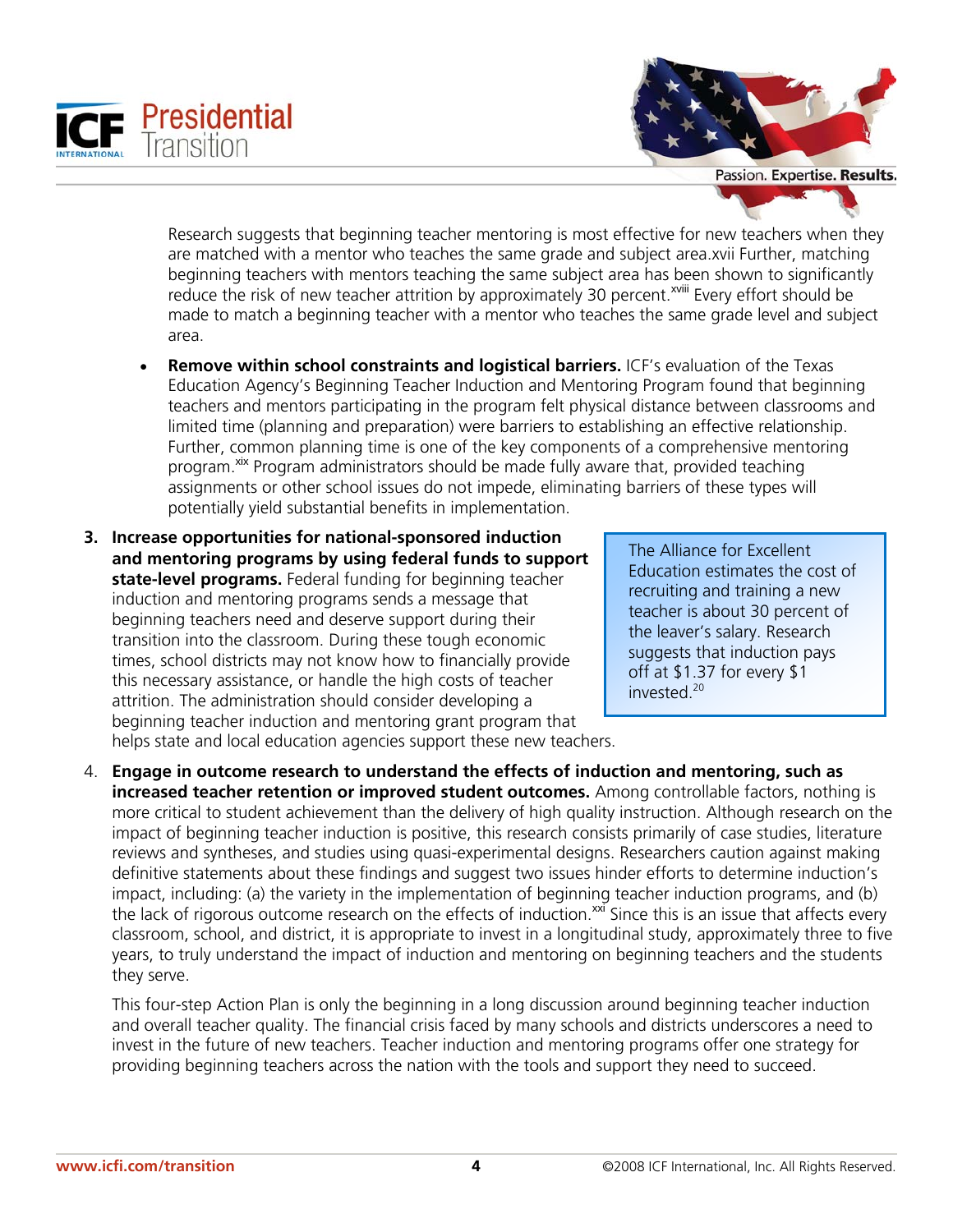



# **About the Authors**

This paper was written by Ms. Elizabeth Eaton and Ms. Wendy Sisson of ICF International. Ms. Eaton, an associate at ICF, has worked with education stakeholders at the Federal, state, and local levels. She has expertise in both youth and beginning teacher mentoring, and experience in conducting education research. Ms. Eaton served as a key contributor to the Texas Education Agency's evaluation of the Beginning Teacher Induction and Mentoring (BTIM) program. Ms. Sisson, a principal at ICF, is a skilled social scientist with 15 years of experience in research and program evaluation, program/systems implementation and collaboration, project management, and training and technical assistance at the Federal and state levels. She is experienced in multiple content areas within education, including mentoring and school emergency management. The authors benefited from the input of staff across ICF who conduct work on teacher professional development, teacher mentoring, and education policy. The views expressed in this paper and any errors are those of the authors and not necessarily those of ICF International.

### **About ICF International**

ICF International (NASDAQ:ICFI) partners with government and commercial clients to deliver consulting services and technology solutions in the energy, climate change, environment, transportation, social programs, health, defense, and emergency management markets. The firm combines passion for its work with industry expertise and innovative analytics to produce compelling results throughout the entire program life cycle, from analysis and design through implementation and improvement. Since 1969, ICF has been serving government at all levels, major corporations, and multilateral institutions. More than 3,000 employees serve these clients worldwide. ICF's Web site is www.icfi.com.

# **Endnotes**

v See Note 1.

Navigational/Policies\_practices/Teacher\_induction/A\_Review\_of\_Literature.pdf.

x See Note 1.

 $\overline{a}$ i Smith, T. M., & Ingersoll, R. M. (2004). *What are the effects of induction and mentoring on beginning teacher turnover?* American Educational Research Journal, 41(3), 681–714.

American Federation of Teachers. (1998). *Mentor teacher programs in the states*. Educational Issues Policy Brief, Number 5. Retrieved August 27, 2008, from http://www.aft.org.<br><sup>iii</sup> See Note 1.

iv Marvel, J., Lyter, D. M., Peltola, P. l., Strizek, G. A., & Morton, B. A. (2006). *Teacher attrition and mobility: Results from the 2004-05 teacher follow-up survey* (U.S. Department of Education, National Center for Education Statistics, NCES 2007-307). Washington, DC: U.S. Government Printing Office.

v<sup>i</sup> U.S. Department of Education. (2008). *Teacher shortage areas nationwide listing 1990-91 through 2007-08*. Washington, D.C.<br><sup>vii</sup> See Note 1.

viii Whisnant, E., Elliott, K., & Pynchon, S. (2005) *A review of literature on beginning teacher induction*. Center for Strengthening the Teaching Profession. Retrieved on September 5, 2008, from http://www.cstp wa.org/

ix Southwest Educational Development Laboratory. (2000). Mentoring beginning teachers: Lessons from the experience in Texas. Austin, TX.

xi Darling-Hammond, L. (2000). *Solving the dilemmas of teacher supply, demand, and standards: How we can ensure a competent, caring, and qualified teacher for every child*. New York, NY: National Commission on Teaching and America's Future; U.S. Department of Education, National Center for Education Statistics, 1996, as cited in Southwest Educational Development Laboratory, 2000 (see note 7).

xii American Association of State Colleges and Universities. (2006). *Teacher induction programs: Trends and opportunities.* Policy Matters, 3(10). Retrieved October 6, 2008, from http://www.aascu.org.